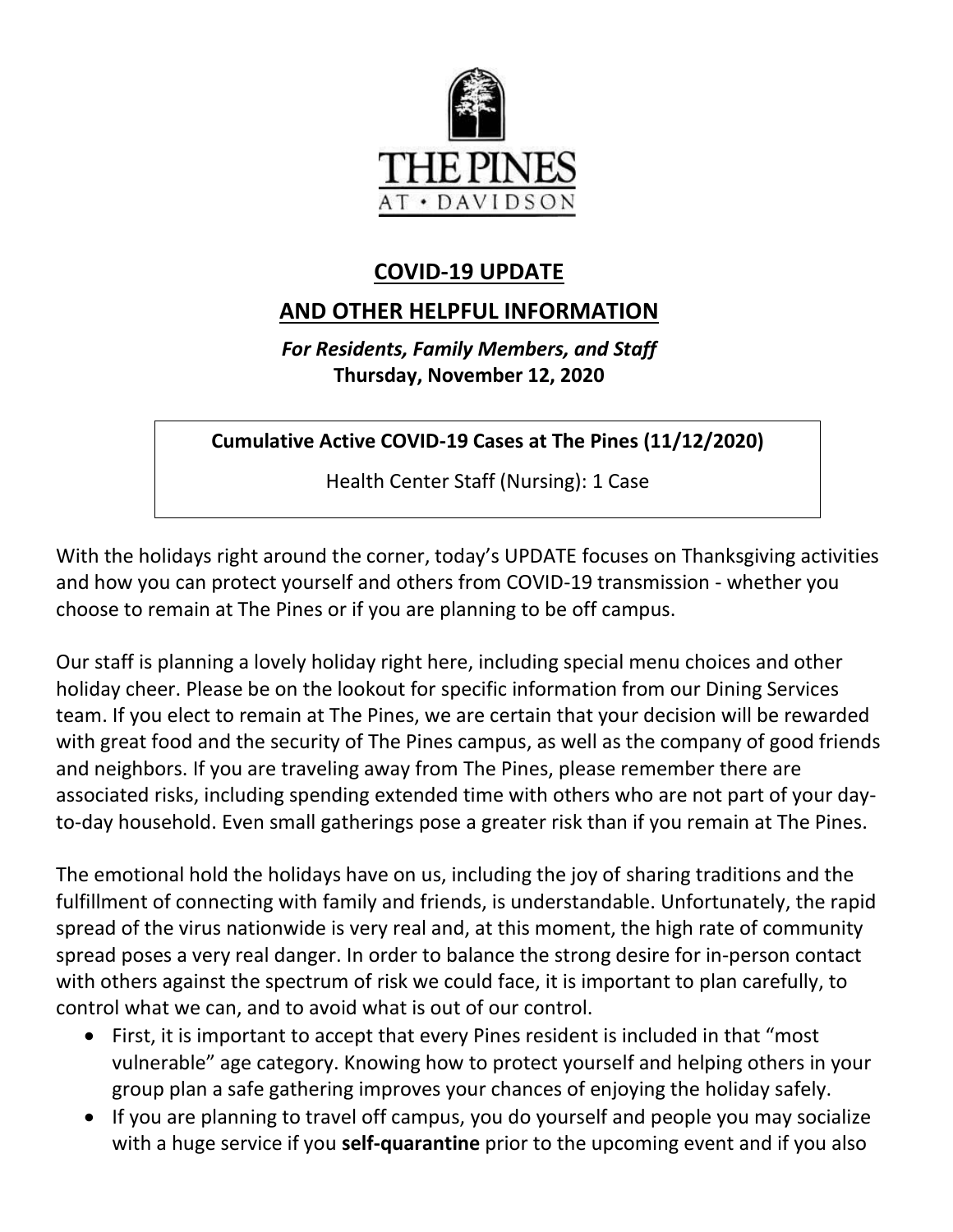encourage others to do the same. While a 14-day self-quarantine is ideal, shorter periods of quarantine also have some benefit. Everyone attending your gathering should also get a flu shot ahead of time, and no one should participate in any gatherings if they exhibit any COVID-19 symptoms or just don't feel well.

- Is there a chance any college students will be visiting from a state on a COVID-19 "travel advisory" list? If so, the student should self-quarantine ahead of the event and guests, especially you, should keep a safe distance away.
- There's no question that an outdoor, open-air event if at all possible carries far less risk than any indoor event.
- If the weather on the day of your gathering isn't conducive to an outdoor event, public health guidelines strongly encourage keeping indoor gatherings small (less than 10 people) and short in duration. And it's important to hold those indoor gatherings in settings where guests can remain at least six feet apart with good outdoor air ventilation. For you, that might mean shortening your visit and ensuring that you are able to stay at least six feet from others, even if other guests have closer contact with one another.
- You can also help the host of the gathering you are attending with some of the planning, such as having extra masks on hand. Avoid pot-luck meals so that the number of people preparing food and the use of common serving pieces and utensils are kept to a minimum. Cleaning and disinfecting commonly touched surfaces before guests arrive and during the gathering, including door and faucet handles, bathroom surfaces, handrails, etc. will help keep everyone safe. Using paper towels for hand drying, instead of cloth towels, helps prevent the spread of infection.
- Although challenging, avoid handshakes and hugs, and wear a mask when not eating or drinking, even if you are outdoors.
- If you plan to travel overnight, here are some additional considerations:
	- o Wearing a mask at all times (except while eating, drinking or sleeping) when you are in any new setting is key to staying healthy.
	- o Staying even further than six feet away from others will help you avoid inadvertent contact.
	- o Limiting the number of guests in any setting will also help you keep your surroundings free from unexpected exposure. Ask that all guests wear their masks throughout the entire visit.

Again, the best way to reduce your risk of contracting COVID is to limit your travel in or out of town and to limit contact with anyone outside your household or immediate bubble. While virtual gatherings with family and friends are not quite as satisfying as in-person gatherings, for now they can be the better alternative.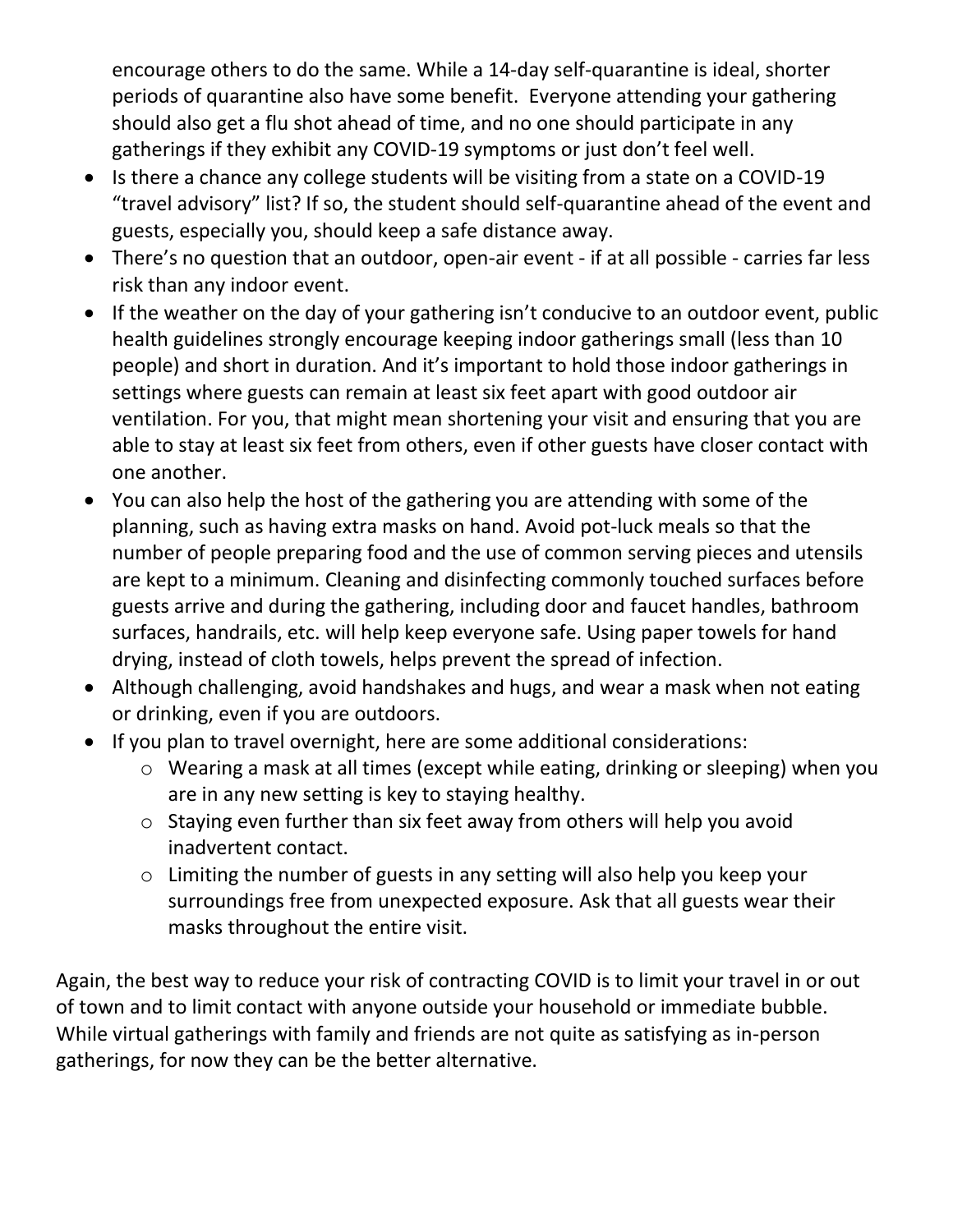## **Construction Cautions**

Rodgers Builders recently took down a safety fence between the new Nursing Wing construction site and the sidewalk along the Employee Parking Lot and dumpsters. *Please do not walk onto the construction site near the Nursing Wing including the new portion of Kimbrough Circle where construction vehicles are parked*. Please do not go through the fenced gate, even if it is open. This is still a very active construction site.

Next week Rodgers Builders will begin constructing a traffic circle at the busy section near the Health Center (scaffolded) entrance, the loading dock, and edge of Poplar Hill Villa #2. Heavy construction equipment will be used to cut pavement in the middle of this intersection to create this traffic circle. Please avoid walking or driving in this area. If you must pass through, please cautiously follow signs or directions of construction workers.

On Monday, November  $16<sup>th</sup>$ , Rodgers will begin constructing the north side of the outer landscape island at The Pines' entrance. For about a week, this section of Avinger Lane will be closed to traffic from 8:00 a.m. to 5:00 p.m. During these hours all traffic will be shifted to a single lane controlled by flagman at each end of this short section of roadway. Each evening the traffic pattern will revert back to normal. Please be cautious and mindful of signals from workmen and staff as you adjust to this new pattern.



And, for yet another project milestone, Rodgers will remove "*The Graffiti Wall*" early next week. Now is the time to take a final, fond look at this wonderfully creative expression of community sentiment and thinking that emerged organically at just the right time. Enjoy!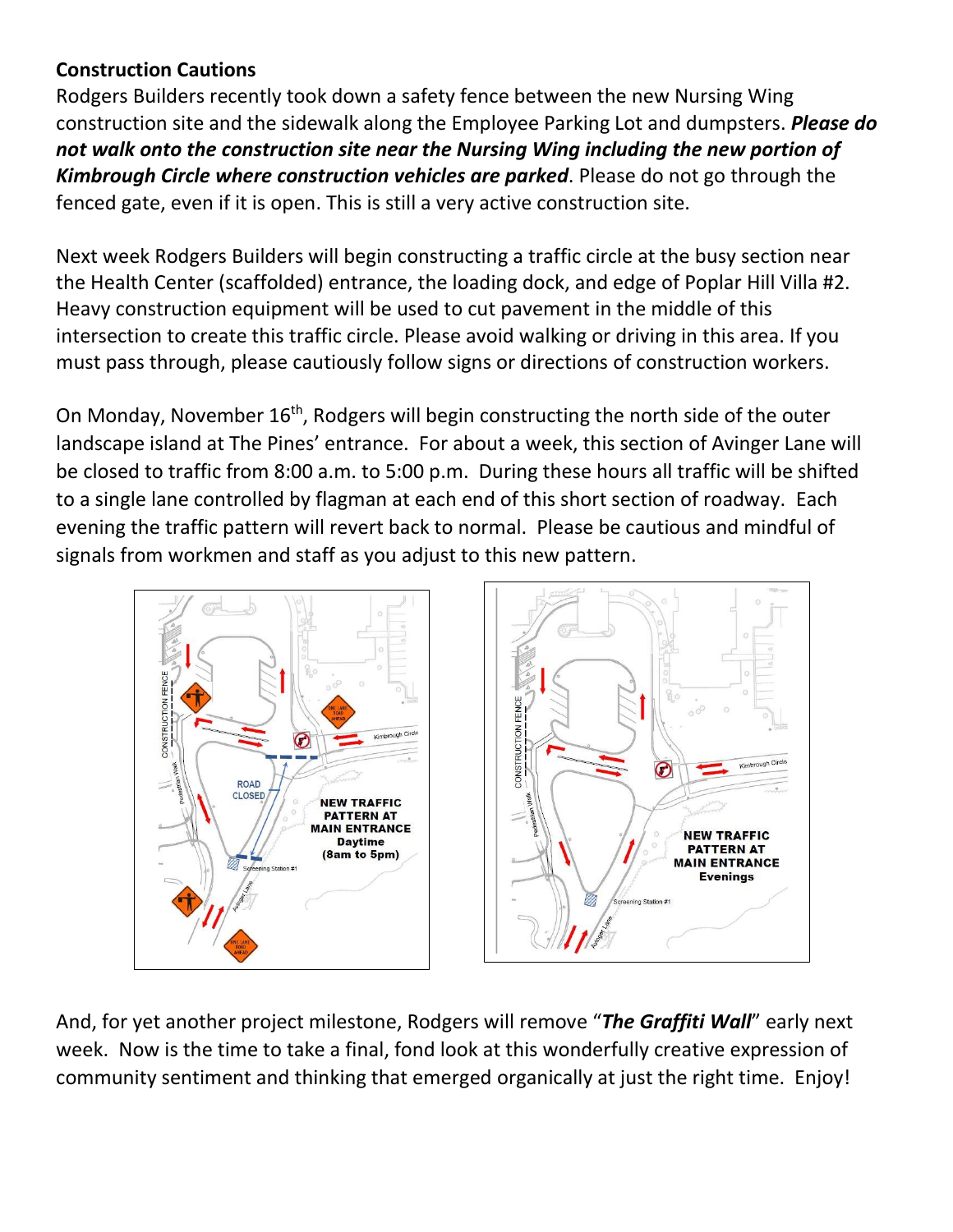### **New Nursing Wing Resident Rooms**

Opening of the new nursing wing is on the near horizon. In the coming days, Rodgers Builders will "hand over the keys" to The Pines. Many current nursing residents are preparing to move over by the end of November. Every room on the first floor of this wing has been reserved, as well as several rooms on the second floor.

Following are photos of the room selected by resident Lois James, who recently celebrated her 100<sup>th</sup> birthday and has lived at The Pines for 32 years. Mrs. James was especially delighted by the wonderful view from her window, noted an administrator who accompanied her when she chose her residence. Windows will feature two separate blinds, providing greater flexibility for the view a resident would like to have depending on the time of day. One set of blinds rises from the bottom, and the second descends from the top.

"I am really impressed," Mrs. James said recently, adding, "I think the building is an outstandingly beautiful place."